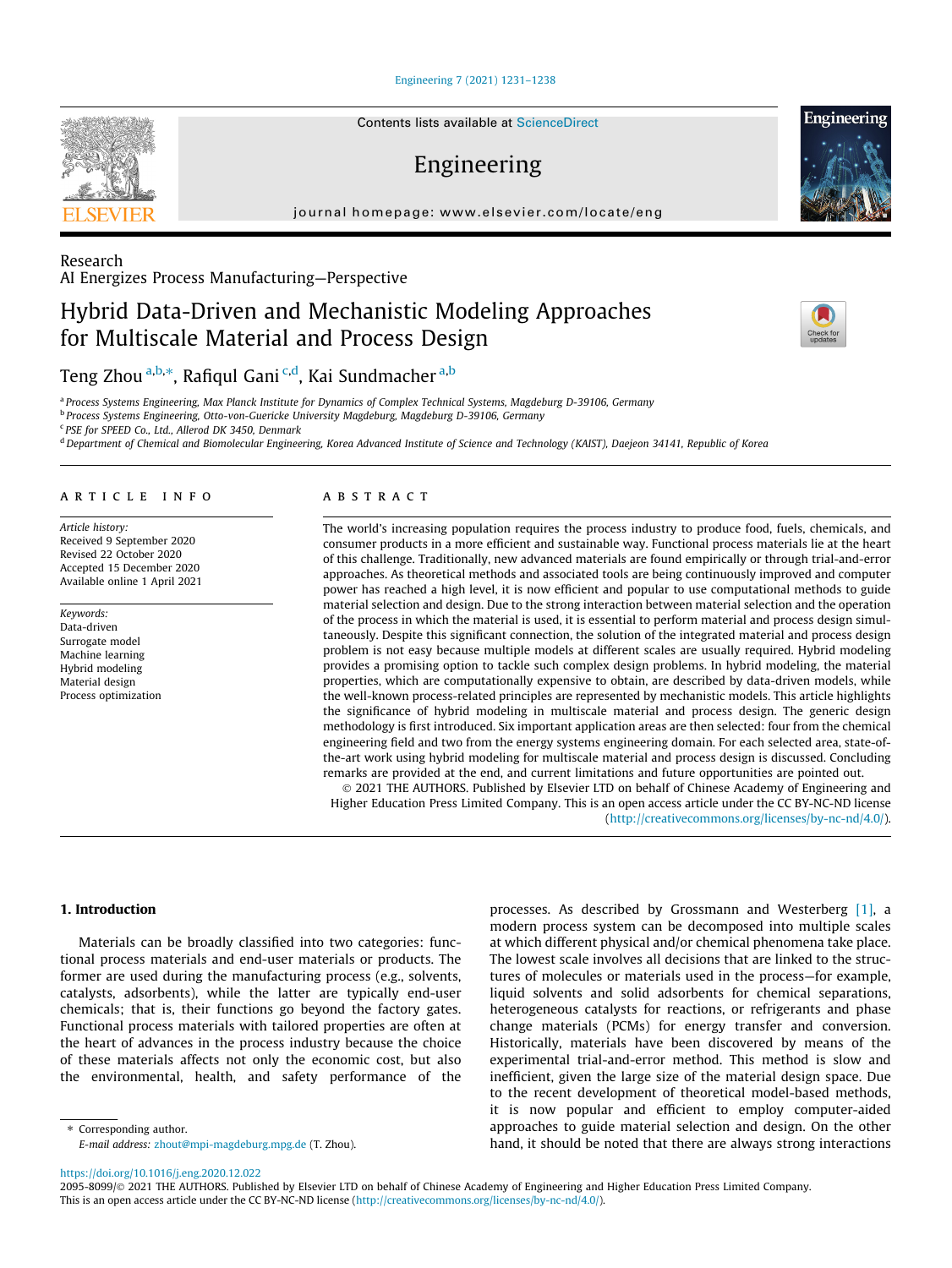between material selection and the operation of the processes where the material is used. For this reason, all the scales involved in a process system should be considered simultaneously, making integrated material and process design essential [\[2\].](#page-6-0)

The first step of multiscale modeling is to connect the molecular scale to the phase scale, where the main task is to model and predict the macroscopic properties (e.g., diffusion coefficient, thermal conductivity, enthalpy, and Gibbs free energy) of the fluid mixtures based on the atomic- or molecular-level information. In principle, quantum chemical computation, molecular simulation, and equations of state (EoS) can provide these predictions. However, these calculations are computationally expensive and system dependent. Fortunately, due to the ever-increasing availability of experimental and theoretical data, it is now popular and efficient to model the properties of molecules and materials from their structures via descriptor-based empirical models [\[3\]](#page-6-0). Since these models describe the system property or behavior purely based on data correlations, they are known as data-driven models. Mathematical representations such as linear, polynomial, artificial neural network (ANN), Gaussian process, and kriging are widely used in data-driven prop-erty modeling [\[4\].](#page-6-0) A recent review on the methods and applications of data-driven approaches for the discovery and optimal design of various types of materials can be found in Ref. [\[3\]](#page-6-0). Knowing the macroscopic properties of the system, it is then possible to derive the constitutive relations (e.g., kinetics and phase equilibria) and implement them into the mass, energy, and momentum conservation laws of each process unit. Taking into account the connectivity between different units, one can finally scale the system upward from the phase level to the process level. Since the constitutive relations and conservation laws are derived from physical knowledge, they are known as first-principle or mechanistic models. The combination of data-driven and mechanistic models makes the solving of multiscale material and process design problems efficient and much faster. This model-combination strategy is known as hybrid modeling, and the resulting entire model is called a hybrid model.

In fact, there are three different types of hybrid model structures. As summarized in Ref. [\[5\],](#page-6-0) the first parallel structure (type I) is actually a summation of two parts: a mechanistic term and a data-driven term. Within the model, well-known knowledge is represented with the mechanistic term, while the data-driven part describes the features that are unknown or expensive to understand. This type of hybrid model can lead to improved prediction accuracy [\[6,7\].](#page-6-0) Besides the parallel structure, there are two other consecutive hybrid structures where the data-driven model is arranged either before (type II) or after (type III) the mechanistic model. Compared with the structure of type III, the hybrid

structure of type II is much more popular in process engineering and has already been used in many applications in multiscale material and process design [\[8–10\].](#page-6-0) In this hybrid structure, empirical data-driven models are first used to predict the properties of materials, which are then substituted into the mechanistic process models. By doing so, it is possible to successfully bridge the gap between material and process scales and efficiently perform integrated material and process design.

Due to the popularity and increasing number of applications, researchers have contributed several reviews on hybrid modeling. For example, Zendehboudi et al. [\[11\]](#page-6-0) provide a review on hybrid modeling for process optimization, control, and monitoring. McBride et al. [\[12\]](#page-6-0) emphasize the importance of hybrid modeling for separation process design. Yang et al. [\[13\]](#page-6-0) highlight the significance of hybrid modeling in smart manufacturing. However, to the best of our knowledge, there is a lack of work summarizing the applications of hybrid modeling in multiscale material and process design. In this article, we first describe the general principles and design methodology of hybrid modeling for integrated material and process design. Two solution strategies are then introduced to solve hybrid-model-based material and process design problems. Later, we select six representative areas where hybrid modeling either has already been successfully applied or can potentially be used to simultaneously design the material and the process. For each area, we briefly review the state-ofthe-art work and point out the current limitations and possible opportunities. Concluding remarks are provided at the end of this article.

#### 2. Methodology

As mentioned in the introduction, there are two different types of materials: functional process materials and end-user materials or products. Fig. 1 illustrates the scheme of hybrid modeling for material and product design. Since functional process materials are typically used in the process industry, the design objective is to find energy-efficient and environmentally friendly processes. In comparison, the task of end-user material design is to promote a better life for end-users and a more sustainable society. As depicted in Fig. 1, the application domain of process systems engineering (PSE) has been broadened from the traditional analysis, simulation, and optimization of chemical processes to include the optimal design of molecules and materials [\[14\].](#page-6-0) Under this trend, the computer-aided material (or product) and process design method [\[15,16\]](#page-6-0) has played an important role in the optimal design of various functional materials and chemical products.



Fig. 1. Schematic diagram of hybrid modeling for computer-aided material (or product) and process design.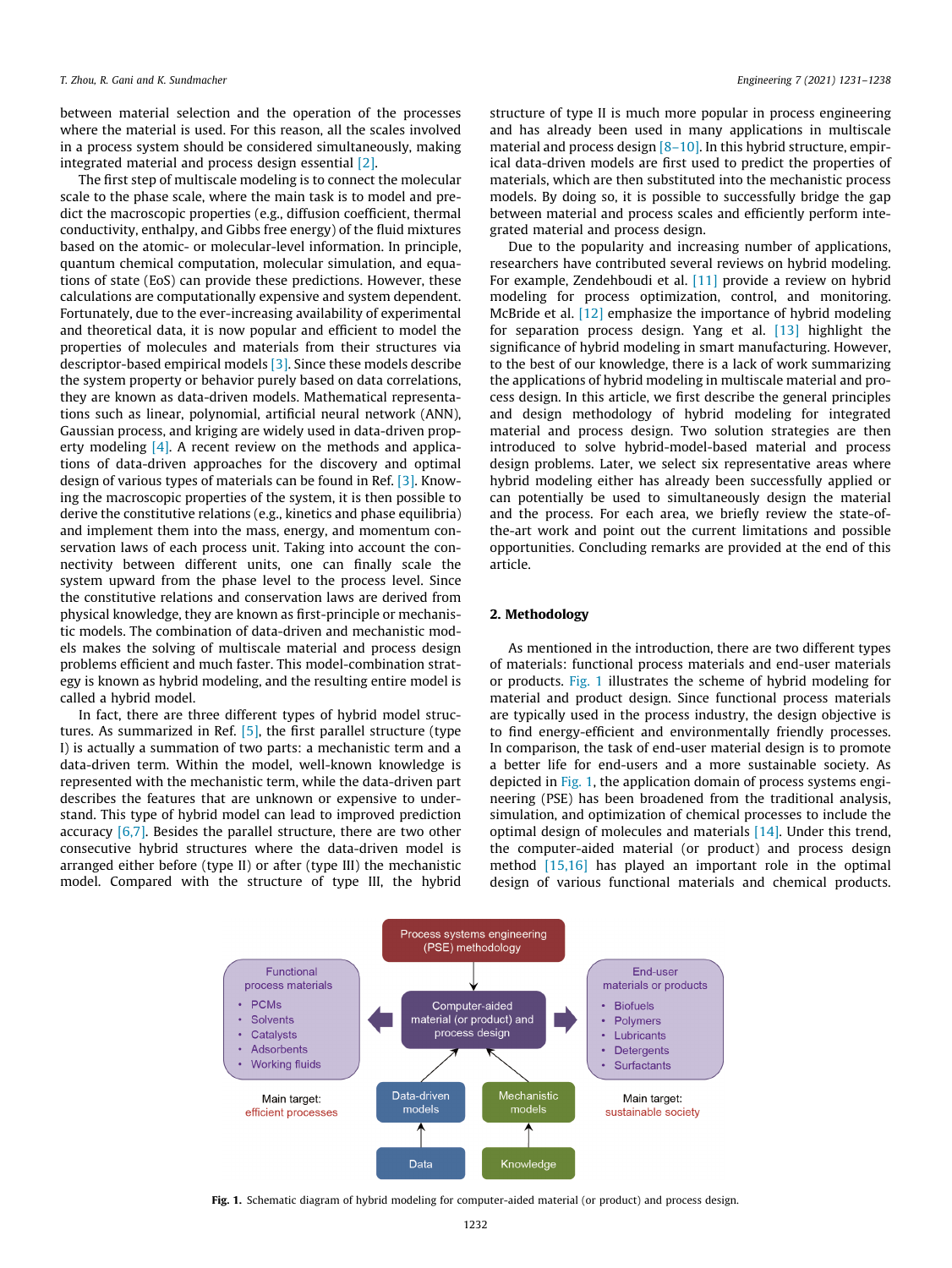The increasing amount of available data makes data-driven models very important tools to predict material or product properties based on their structural and composition information [\[3\]](#page-6-0). On the other hand, mechanistic models are usually employed to describe the phenomena or principles of the process in which the material is used, due to the well-known underlying physics. By combining these two types of models, the material/product and the process system can be optimally designed by the formulation and solution of a mathematical optimization problem. Since the optimal design of end-user chemical products has been well reviewed by Uhlemann et al. [\[17\]](#page-6-0) and Fung et al. [\[18\]](#page-6-0), this article focuses on process materials design.

For better illustration, we herein classify process functional materials further into two categories: molecular materials that are typically composed of single or multiple molecules (e.g., solvents and working fluids (WFs)) and solid materials such as heterogeneous catalysts and adsorbents. Fig. 2 shows the scheme of hybrid modeling for integrated functional material and process design. The problem can be described as follows: Given a batch or continuous process using a functional material (e.g., solvent and adsorbent), find the optimal material structure and process operating conditions that will lead to the best process performance. This is a typical optimization problem, and the design variables include material selections and process conditions. The objective function is normally defined as a process performance index, such as the total annual cost, total energy consumption, or environmental effects of the process. As illustrated in Fig. 2, in order to calculate the objective function from the given design variables, we need ① property models that relate material structures to material properties and ② process models that relate the properties and process operating conditions to the overall process performance. As described in the introduction, the property models are usually empirical or data-driven, while the process models are most likely knowledge or mechanism-based. Zhou et al. [\[3\]](#page-6-0) summarize a large number of publicly accessible structure and property databases for molecules and various solid materials. These data are very useful for building data-driven property models. With the data-driven property models and the mechanistic process models, one can successfully predict the performance of the process where the material is used. Once this forward problem (property prediction and process simulation) is successfully completed, the best material structure and process conditions can then be identified by solving a reverse material and process design problem.

Two solution strategies, decomposed and integrated design methods, can be employed to solve the reverse design problem. The decomposed design method solves material and process design problems in a sequential way. That is, desirable material properties are first defined by analyzing the process characteristics, and the optimal material is then identified to match these properties by solving a computer-aided material design problem. If the material is simply a molecule (e.g., a solvent or WF),



empirical or semi-empirical data-driven models (e.g., the very popular group contribution (GC)-based models) are usually available for the prediction of various properties of molecules. In this case, the material design problem can be easily handled with the wellknown computer-aided molecular design (CAMD) methodology [\[19\]](#page-6-0). Papadopoulos et al. [\[15\]](#page-6-0) and Austin et al. [\[20\]](#page-6-0) provide comprehensive overviews on the CAMD method, software/tools, and solution techniques. On the other hand, if the material is solid and has complex structures (e.g., adsorbents and catalysts), complex relationships usually exist between the material structure and its properties, which are difficult to model using traditional correlation methods. Thanks to the development of machine learning (ML) and deep learning methods [\[19,21\],](#page-6-0) these complex relationships can now be efficiently modeled. For the optimal design of solid functional materials using ML models, interested readers can refer to the work of Zhou et al. [\[3\]](#page-6-0). After promising materials are identified, process design and optimization can then be performed for each material to find the best-matching process conditions.

Decomposed design methods solve molecular/material design and process design problems sequentially [\[22,23\]](#page-6-0). Despite the high efficiency of these methods, this approach can lead to suboptimal solutions due to the following two reasons [\[24\]](#page-6-0): ① It is often difficult to know in advance which material property dominates the process performance; and ② the specification of process conditions strongly influences the selection of the material, while the selected material, on the other hand, reversely determines the optimal operating conditions of the process. Decomposed material and process design cannot reasonably capture this interdependent relationship.

In contrast to the decomposed design method, the integrated design method attempts to simultaneously identify the best material and process conditions  $[8,25]$ . This is usually performed by formulating and solving a mixed-integer nonlinear programming (MINLP) optimization problem [\[9\]](#page-6-0), because both discrete variables representing material structures and continuous variables (i.e., process operating conditions) are involved, and most of the property and process models are inherently nonlinear. It is worth noting that when the mixed design space is large and the property and process models are very complicated, a successful solution of the MINLP problem significantly relies on good initial estimates. In addition, in most cases, process functional materials are pure substances. When mixtures of substances (e.g., solvent blends) are being designed, additional constraints related to the mixture composition and properties must be considered, which makes the integrated design problem much more challenging [\[26,27\]](#page-6-0).

## 3. Applications

In the following sections, six representative areas are selected in which hybrid modeling either has already been successfully applied or can potentially be used to simultaneously design the material and process. For each area, the modeling strategy, solution method, main results, current limitations, and future opportunities are highlighted. The selected areas include solvent-based reaction and separation processes, adsorption separation processes, membrane separation processes, heterogeneous catalytic processes, organic Rankine cycle (ORC) processes, and thermal energy storage (TES) processes.

## 3.1. Solvent-based reaction and separation processes

Solvents are important functional materials in the chemical industry for promoting reactions and separations. The effect of a solvent on a reaction or separation process depends fully on the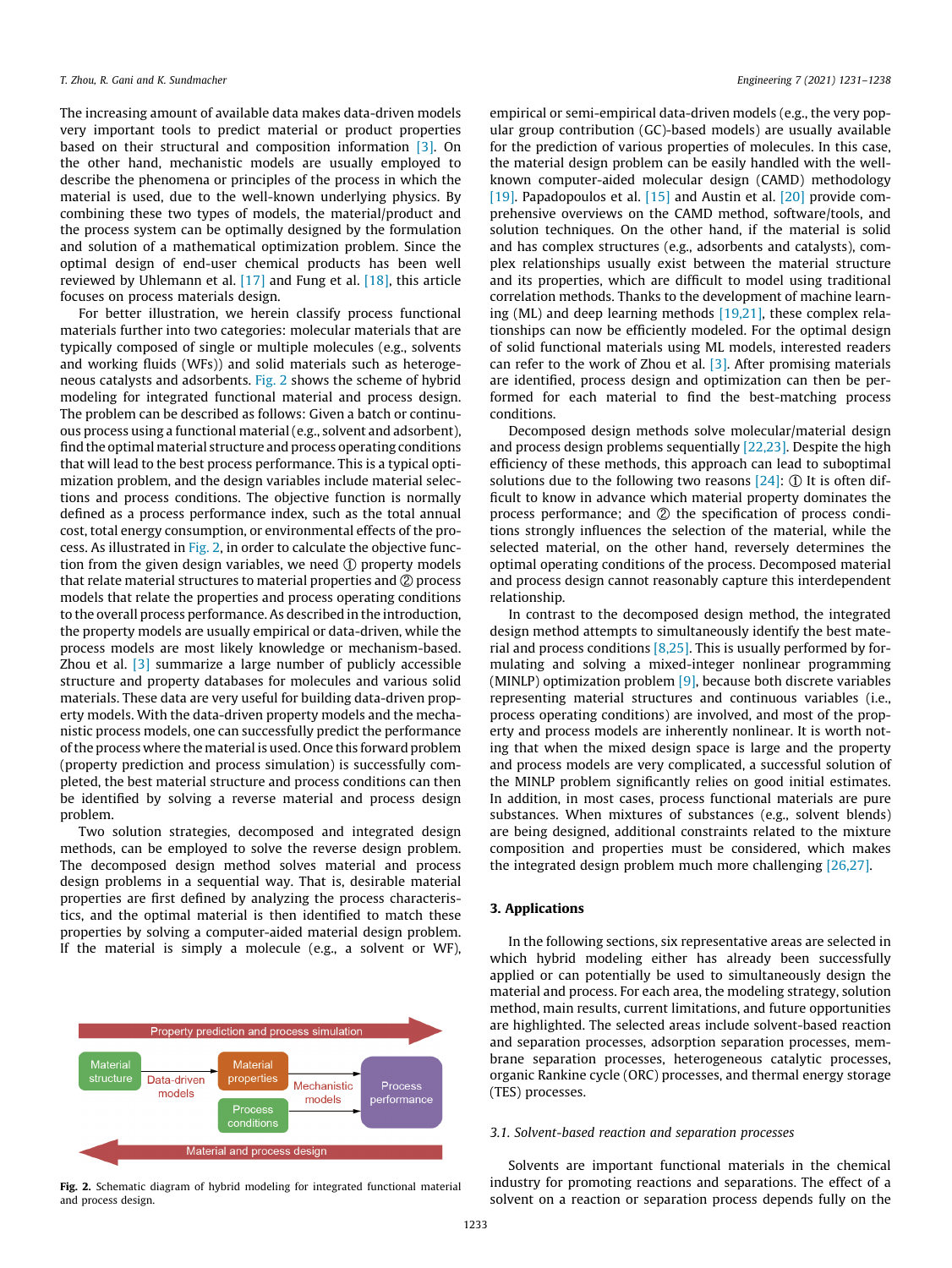solvent properties [\[28\]](#page-6-0), such as the solvation ability and enthalpy of vaporization. First-principle methods (e.g., density functional theory (DFT) computation) can predict various solvent properties [\[29\]](#page-6-0). However, such methods are computationally expensive to use in multiscale solvent and process design. In order to tackle these complex design problems, data-driven models are typically used to predict solvent properties [\[30–33\].](#page-6-0) Combining them with suitable process models, it is possible to perform integrated solvent and process design. For example, Zhou et al. [\[9\]](#page-6-0) propose an empirical data-driven model using conductor-like screening model for real solvents (COSMO-RS)-based solvent descriptors to correlate the solvent kinetic effects on a Diels–Alder reaction. By combining this data-driven kinetic model with mechanistic process models representing the reactor, distillation column, and heat exchanger, an MINLP-based integrated solvent and process design problem was formulated and solved to maximize the economic profit of the reaction process. The result showed that the optimal process included a less efficient (in terms of reaction efficiency) solvent that benefited the solvent–product separation more.

Accurate phase equilibrium prediction is very important for solvent selection in separation processes. Traditional predictive thermodynamic models, such as predictive Soave–Redlich–Kwong (PSRK) [\[34\],](#page-6-0) are mathematically complicated because they are highly nonlinear and sometimes contain implicit equations. Replacing them with much simpler and explicit data-driven models can be very beneficial in order to reduce the computational demand in the integrated design of the solvent and the process system. Valencia-Marquez et al. [\[35\]](#page-6-0) use the hybrid modeling method to perform an integrated ionic liquid (IL) and process design study for post-combustion  $CO<sub>2</sub>$  capture. A total of 394 experimental  $CO<sub>2</sub>$ solubilities in different ILs under various conditions were collected from the literature. An empirical correlation model using temperature, pressure, and the IL molecular weight as inputs was regressed to predict the  $CO<sub>2</sub>$  solubility in ILs. By implementing this data-driven model into the mechanistic process models, the solvent and absorption process were simultaneously optimized. Despite much simplification, the data-driven model did not take into account the structural effect of ILs on  $CO<sub>2</sub>$  solubility. Recently, Song et al. [\[30\]](#page-6-0) establish a GC-based ANN model to accurately predict the  $CO<sub>2</sub>$  solubility in various ILs at different temperatures and pressures based on 10 116 experimental  $CO<sub>2</sub>$  solubility data. This model can well capture the complex relationship between IL structure and  $CO<sub>2</sub>$  solubility. We are now implementing this ANN model into a rigorous rate-based absorption model to perform integrated IL and process design for  $CO<sub>2</sub>$  capture, and it is expected that the first-hand results will be disclosed soon.

Hybrid modeling is used not only for pure solvent design, but also for mixture solvent design. McBride and Sundmacher [\[26\]](#page-6-0) use a thermomorphic solvent (TMS) mixture consisting of dimethylformamide and decane to separate the homogeneous catalyst from the product after a reaction through temperaturecontrolled phase splitting in a decanter. The reaction being investigated was the hydroformylation of long-chain alkenes. Reactor and process design for this reaction is typically performed for a specific composition of the solvent mixture, without considering the economic impact of catalyst leaching. In order to reduce the complexity of process design, linear models were regressed to describe the partitions of multicomponents between two liquid phases in the decanter based on data obtained from rigorous liquid–liquid equilibrium (LLE) calculations. In addition, using the limited available experimental data, another quadratic correlation was fitted for estimating catalyst loss based on the composition of the TMS mixture. By combining the linear LLE expression and the quadratic catalyst leaching correlation with the mechanistic process models, the total cost of the hydroformylation process was optimized to obtain the optimal solvent composition as well as

the best process operations. The optimization results showed that catalyst loss had a significant effect on the process cost, and that the frequently investigated solvent composition should be altered to increase catalyst retention. This important observation would not have been obtained if rigorous mechanistic models (instead of hybrid models) had been employed in the optimization.

#### 3.2. Adsorption separation processes

Chemical separation can be performed with a liquid solvent. On the other hand, the separation can also be accomplished with a solid material using adsorption or membrane separation technology. Adsorption separation is usually implemented by pressureswing adsorption (PSA) or temperature-swing adsorption processes. These processes are composed of two or more beds that interact with each other in a cyclic manner following a sequence of steps. Due to their dynamic and spatial distribution characteristics, adsorption processes are normally governed by a set of timeand space-dependent partial differential equations. To the best of our knowledge, there is no systematic work on integrated adsorbent and adsorption process design as yet. Most of the existing works have screened promising adsorbents by means of highthroughput molecular simulations and performed process optimization for each of the top materials. For example, Hasan et al. [\[36\]](#page-6-0) pre-screen a list of promising zeolites from a large zeolite database based on their  $CO<sub>2</sub>/N<sub>2</sub>$  adsorption Henry selectivity (the ratio of Henry constants of gases in the adsorbent) obtained from grand canonical Monte Carlo simulations. For each of the top zeolites,  $CO<sub>2</sub>$  and N<sub>2</sub> adsorption isotherms were generated, based on which the PSA process for post-combustion carbon capture was optimized. First et al. [\[37\]](#page-6-0) and Liu et al. [\[38\]](#page-6-0) extend this material screening and process optimization method to natural gas purification and H2S separation, respectively. Despite the efficiency of the method, it should be noted that a single property criterion (e.g., the adsorption selectivity) is insufficient to reflect the complex effects of an adsorbent on the process performance. For this reason, many researchers have attempted to propose more comprehensive and reliable evaluation metrics [\[39,40\]](#page-6-0). However, Khurana and Farooq [\[41\]](#page-6-0) found that all of the molecular simulation-based indicators were not well correlated to the real optimized process performance of the adsorbent. Obviously, there is a gap between the proposed indices and the predictions of how the adsorbents will perform under fully optimized process conditions. This gap can be only addressed by integrated material and process design.

In order to simultaneously design the material and the process in an integrated manner, it is first necessary to relate the adsorbent structure to the adsorption isotherm, because this relation is required for process simulation and optimization. The easiest way is to build data-driven correlations to predict the isotherm model parameters from the adsorbent structures. By combining this data-driven model with adsorption process models, it is then possible to perform integrated adsorbent and process design. In the past decade, metal–organic frameworks (MOFs), as an important type of porous material, have been shown to possess great potential for many applications, and particularly for gas separation. Many researchers have built data-driven models to predict the separation performance, as represented by various performance metrics, of MOFs based on high-throughput molecular simulation data  $[42-46]$ . Despite this progress, there is still a lack of a quantitative relationship model connecting the MOF structure with the adsorption isotherms. Two main reasons can be suggested. First, the building blocks for constructing MOFs are not easy to define and, importantly, it is difficult to systematically determine which combinations of building blocks can result in stable MOF structures. Second, different adsorbate–adsorbent pairs may exhibit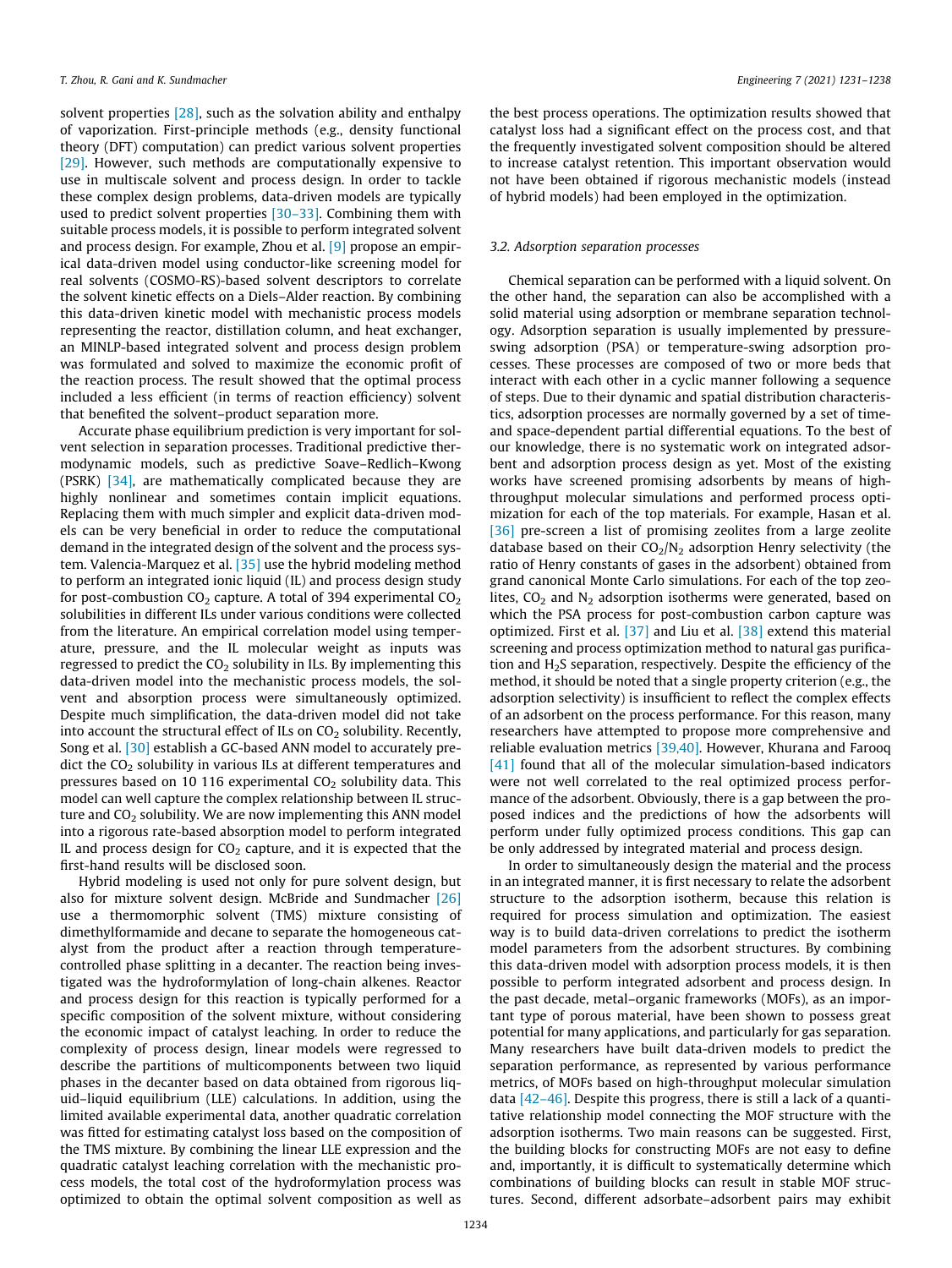different types of isotherms, making them difficult to describe with a generic mathematical form.

#### 3.3. Membrane separation processes

In addition to adsorption, membrane separation is widely used for separation tasks. In the conventional development of membrane plants, the selection of membrane materials and the design of membrane-based separation processes are decomposed [\[47\].](#page-6-0) However, recent developments in membrane science have shown that a good membrane material needs to balance the tradeoff between permeability and selectivity  $[48,49]$ . This tradeoff is only accessible through the optimal design and evaluation of the membrane separation processes.

The major difficulty in simultaneous membrane material and process design has been the lack of a mechanistic model describing the influence of the material synthesis protocol on the membrane properties. Rall et al. [\[8\]](#page-6-0) propose a hybrid-model-based methodology to simultaneously perform membrane synthesis and process design. A layer-by-layer (LbL) nanofiltration membrane was selected to perform water desalination. For the LbL nanofiltration membrane, the authors built an ANN model to predict the pore radius and layer charge based on the fabrication parameters of the membrane, including the number of polyelectrolyte bi-layers applied  $(N<sub>layer</sub>)$  and the NaCl concentration in the polyelectrolyte coating solution ( $c_{\text{NaCl}}$ ). Two other ANNs were developed for the prediction of salt retention and permeability using the pore radius and layer charge as the inputs. By combining the three ANN models, the authors successfully linked the membrane structural parameters ( $N<sub>layer</sub>$  and  $c<sub>NaCl</sub>$ ) with the membrane separation properties indicated by the salt retention and permeability. With these two properties, mechanistic models considering mass balances, constitutive equations, a pump model, and cost models were developed for the membrane process design. By integrating the ANN models with the mechanistic models,  $N_{\text{layer}}$  and  $c_{\text{NaCl}}$  as the material structural variables and the feed flow rate as the process variable were simultaneously optimized to minimize the total process cost. The resulting problem was solved by a deterministic global optimization algorithm. It was found that a better separation performance at a lower cost could be achieved through the integrated design, compared with that obtained from a decomposed material and process design. This hybrid modeling method is generalizable. However, it should be noted that the data-driven models were developed based on experimental data for the specific LbL nanofiltration membrane. New data will be required when new types of membranes are to be designed. Moreover, membranes can indeed achieve high-purity separations at a relatively low energy cost. However, they are not suitable for large-scale separations with high feed fluxes. Tula et al. [\[50\]](#page-6-0) suggest a hybrid distillation–membrane separation scheme for efficient chemical separations. Due to the efficiency in combining different types of models, the hybrid modeling strategy can also play an important role in designing such hybrid separation processes.

## 3.4. Heterogeneous catalytic processes

Catalysts are widely used in the chemical industry. Most catalysts used in large-scale industrial processes are heterogeneous, with the gas or liquid reaction taking place on the surface of the catalyst [\[51\]](#page-6-0). First-principle catalyst design investigates the reaction mechanism, quantifies the rates of elementary steps, and finally establishes a micro-kinetic model [\[52–54\].](#page-6-0) The unknown activation energies of the elementary reactions can be linearly correlated with the reaction enthalpy changes through the so-called Polanyi scaling relationship [\[55\].](#page-7-0) The reaction enthalpies are further determined by the adsorption or binding energies of key

reaction species/intermediates on the catalyst surface. By doing so, the reactivity can finally be related to a few binding energies. The plot of the catalyst activity versus these binding energies is known as the volcano curve [\[52,55,56\]](#page-6-0). Given a specific catalyst, these energies, as catalyst descriptors, can be directly obtained through DFT computations [\[57\].](#page-7-0) For catalyst design, it is possible to first optimize the catalyst descriptors and then synthesize catalysts to match the optimal descriptor values.

The importance of performing integrated catalyst and reactor design was demonstrated very early by Jacobsen et al. [\[58\].](#page-7-0) Using DFT calculations, the researchers proved that, for ammonia synthesis, the maximal reactivity versus the binding energy of nitrogen (i.e., the peak of the volcano) is sensitive to the reactor temperature. Thybaut et al. [\[59\]](#page-7-0) build a micro-kinetic model and implemented it into a simplified one-dimensional reactor model for the oxidative coupling of methane reaction. The catalyst descriptors and reactor operating conditions were simultaneously optimized to maximize the product yield. Through the optimization, the researchers successfully identified the desired characteristics of the catalyst and the reactor conditions matching the optimal virtual catalyst. Despite this significant progress, the researchers did not really design and synthesize a catalyst, due to the lack of a relationship model linking the catalyst composition and structure to the catalyst descriptors. Fortunately, this kind of relation can now be appropriately described by data-driven models based on data obtained from DFT computations for an optimally designed set of catalyst samples. In fact, data-driven or ML methods have already been used for heterogeneous catalyst design  $[60]$ . Ref.  $[2]$ provides an overview on the recent developments in data-driven catalyst design. Given this advance, it is expected that hybrid modeling approaches will play an important role in multiscale catalyst and reactor design.

## 3.5. Organic Rankine cycle processes

Material and process design appears not only in chemical processes, but also in energy processes. The ORC uses lowtemperature heat to generate electricity  $[61]$ . To efficiently make use of diverse low-temperature heat sources, the ORC process must be tailored to the specific application by optimally designing both the WF and the process operations [\[62\]](#page-7-0). Traditionally, WF selection and ORC process optimization are performed sequentially [\[63\].](#page-7-0) Such an approach is efficient, but can lead to suboptimal solutions. Schilling et al. [\[64\]](#page-7-0) present a method for the integrated design of the ORC process and the WF. The perturbed-chain statistical associating fluid theory (PC-SAFT) EoS model  $[65]$  is employed to describe the thermodynamic behavior of the WF. A data-driven GC model is used to estimate EoS parameters of the WF from its molecular structure, resulting in the so-called GC-PC-SAFT model  $[66]$ . This thermodynamic model is then combined with a mechanistic process model to formulate an MINLP problem. By solving the optimization problem, the optimal WF and ORC process conditions can be identified simultaneously.

Even though the integrated WF and ORC process design problem has been successfully solved, modeling the complex thermodynamic behavior often gives rise to high nonlinearities and even implicit functions that can deteriorate the optimization performance. Considering the long time required to evaluate thermodynamic properties and their derivatives using rigorous models, the idea of local thermodynamic models has been developed and used since the early 1980s [\[67\]](#page-7-0). These simplified approximation models were regressed from the data generated from rigorous thermodynamic relationships. Schweidtmann et al. [\[68\]](#page-7-0) establish a simple data-driven model that learns the WF thermodynamic properties from data generated by a rigorous EoS. By implementing this data-driven property model into the mechanistic process model,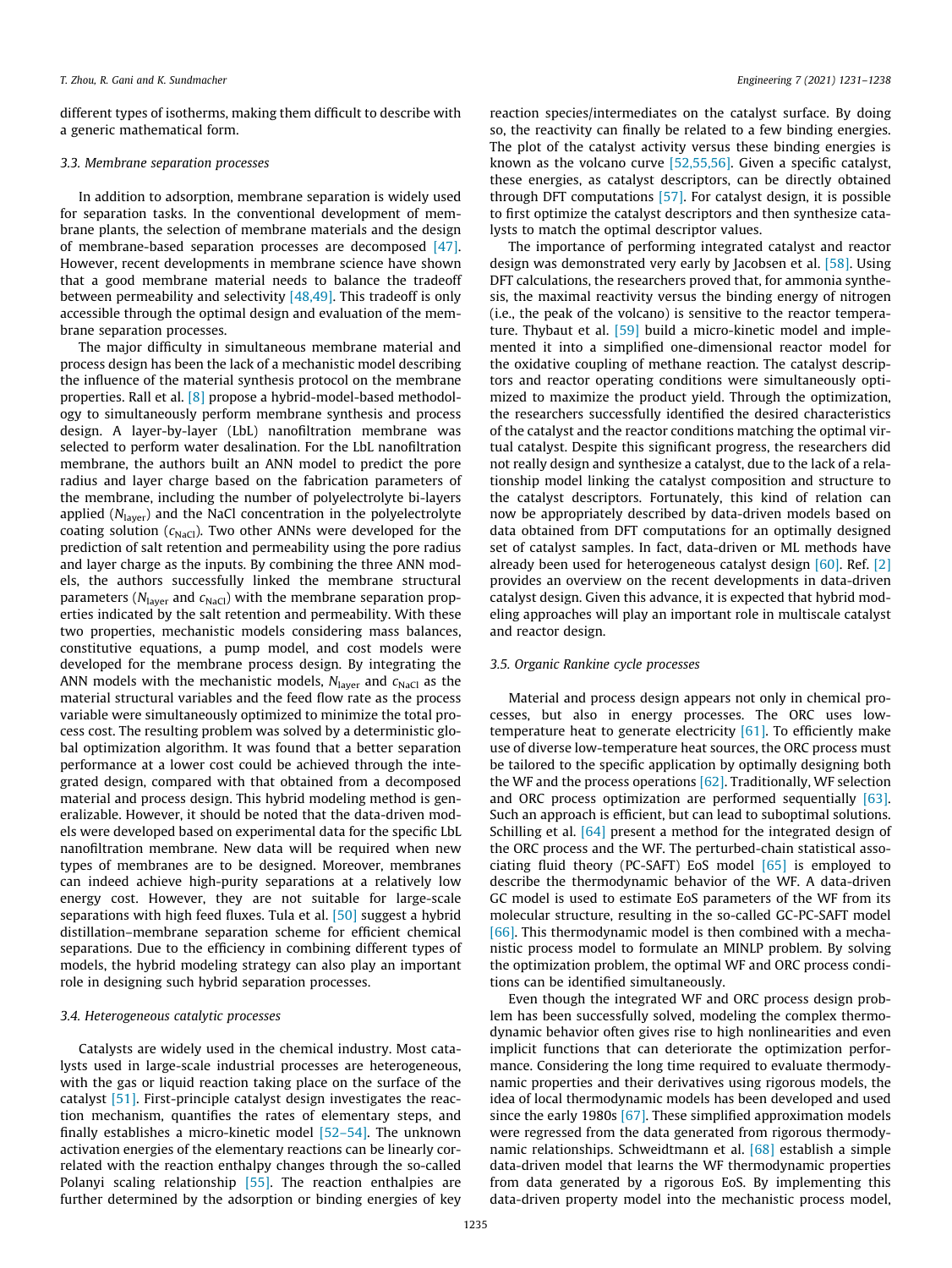the ORC process was optimized. It was found that, for a pre-defined WF, the central processing unit (CPU) time for the global optimization of the process was reduced to 2.9 h using hybrid models. In contrast, the initial formulation based on the original EoS could not be solved to global optimality within 12 h. Huster et al. [\[10\]](#page-6-0) further improve the approach by considering WF selection in addition to the process optimization. An ORC process for the waste heat recovery of a diesel truck was considered. A total of 37 suitable WFs were preselected from 122 fluids available in the thermody-namic library CoolProp [\[69\]](#page-7-0), based on the heat sink temperature. ANN models for predicting the thermodynamic and transport properties of WFs were trained for each of the 37 WF candidates based on data retrieved from CoolProp. By combining these ANN models with mechanistic process models, deterministic global optimization of the ORC process was finally performed for every WF to find the best-matching pressure levels and WF flow rate. It was found that monoaromatic hydrocarbons are a very promising group of WFs for the given application.

## 3.6. Thermal energy storage processes

Thermal energy (e.g., solar radiation) is widely available and easy to access, which can be stored in the form of latent heat, sensible heat, or both. In comparison with sensible heat storage, latent heat storage (LHS) is more attractive due to the much higher energy density [\[70\].](#page-7-0) LHS can be accomplished through solid–liquid and liquid–gas phase transformations. The solid–liquid transition has been proven to be more attractive for use in large-scale TES due to its small volume changes. In such a system, a PCM absorbs heat and melts, and the PCM releases heat when it solidifies. The selection of PCM plays an important role in the development of high-efficiency TES systems. A suitable melting point  $(T_m)$  that matches the specific application is the prerequisite for selecting PCMs. For example, materials with a  $T_{\rm m}$  between 0 to 5 °C can be used for food preservation, while a  $T_m$  over 60 °C is suitable for solar hot-water generation and industrial waste heat recovery. In addition to a suitable melting point, PCMs must exhibit other desirable properties, such as a high thermal conductivity and heat of fusion as well as a low viscosity and corrosivity [\[71\]](#page-7-0). Organic PCMs feature moderate melting points. However, their thermal conductivity is quite low; besides, they are usually volatile and flammable [\[72\]](#page-7-0). Inorganic salts have extremely high melting points and suffer from corrosion and supercooling [\[73\].](#page-7-0) These drawbacks of the conventional PCMs promote the development of new highperformance TES materials.

Organic salts, also known as ILs, are composed of organic cations and organic or inorganic anions. These compounds are chemically and thermally stable, nonvolatile, and nonflammable. Importantly, their properties can be well tuned by changing the cations, anions, and/or substituents on the ions, which makes ILs designable materials. It has been demonstrated that a welldesigned IL can possess a higher heat of fusion than the commercialized PCMs [\[74,75\].](#page-7-0) Notably, even though ILs are commonly known to be liquids at or near room temperature, the official definition of ILs uses the boiling point of water as the reference; that is, ILs are organic salts that are liquid below 100  $\degree$ C [\[76\].](#page-7-0) Their wide range of melting temperatures, ranging from negative to 100  $\degree$ C, and the ability to tailor their properties make ILs very promising PCMs. Despite that, except for a few scattered works that have experimentally investigated the possibility of using ILs as potential PCMs [\[74,75,77\]](#page-7-0), there is a lack of model-based systematic selection or structural design of ILs for TES applications.

Besides a well-selected PCM, increasing the heat transfer area between the PCM and the heat transfer fluid (HTF) is another critical issue. Usually, this can be achieved by making small PCM spheres encapsulated by, for example, stainless steel and fixing

these PCM capsules uniformly into a heat storage tank where the HTF can flow in and out. Such a TES system is governed by a set of heat balances in the form of partial differential equations. Recently, our group has started to investigate integrated IL and TES process design using the hybrid modeling method. Datadriven models are first used to predict various IL properties (heat of fusion, thermal conductivity, melting point, etc.). By combining these data-driven property models with the mechanistic heat balance equations, an optimization problem is formulated and solved to identify the best IL structure and system operating conditions. The result proves that the optimally designed IL shows a higher TES performance than the traditional PCM, paraffin wax, in terms of the average TES power of the system.

## 4. Concluding remarks

To meet the requirements for more efficient and flexible modern processes, it is necessary to consider multiple design issues at different scales; thus, such processes suffer from multiscale complexity. Due to the strong interaction between the microscopic material scale and the macroscopic process scale, the optimal design of materials and that of the process system must be considered simultaneously. However, solving such a multiscale design problem is very challenging because of the need to integrate multiple models at different scales. Data-driven models have started to play a significant role in material science due to their ability to learn data and behaviors without knowing the underlying physical mechanisms. However, to solely use data-driven models is usually not practical because including the process decision variables as well will result in a large-dimensional design problem, which requires an excessive amount of data for model regression. Hybrid modeling combines the advantages of data-driven and mechanistic models. It has paved a way to solve challenging multiscale design problems. In hybrid modeling, the process-related principles are represented with mechanistic models, while the material properties that are expensive to determine can be described by datadriven models. This article highlighted the significance of hybrid modeling in multiscale material and process design by first introducing the generic design methodology and then discussing the state-of-the-art work in six selected application areas. For those areas where hybrid modeling has not yet been successfully applied, we pointed out opportunities and directions for applying this method. It is our hope that the provided insights and discussions will inspire the further development of this method and stimulate its application in more areas.

Despite the significant progress that has been made, care must be taken when performing hybrid modeling. Some limitations and opportunities need to be pointed out. First, for molecular materials, there are already very sound empirical models to predict their properties, such as the very popular GC models. However, for complex solid materials, such as heterogeneous catalysts and adsorbents, there is a lack of structure-based property prediction models, which certainly deserve more attention and efforts. Second, due to the low extrapolation ability of data-driven models, the optimal design of experiments must be carefully performed in order to increase the generalization ability of these models. Furthermore, in order to reduce the problem dimension (i.e., the amount of training data), data-driven models should only represent a phenomenon with an unclear physical mechanism or property that is expensive to obtain. Third, most property and process models are highly nonlinear, making the resulting MINLP problems difficult to solve to high-quality solutions using standard solvers. Even though a few deterministic global optimization algorithms have been developed to solve problems involving data-driven models [\[78,79\]](#page-7-0), they are generally limited to problems with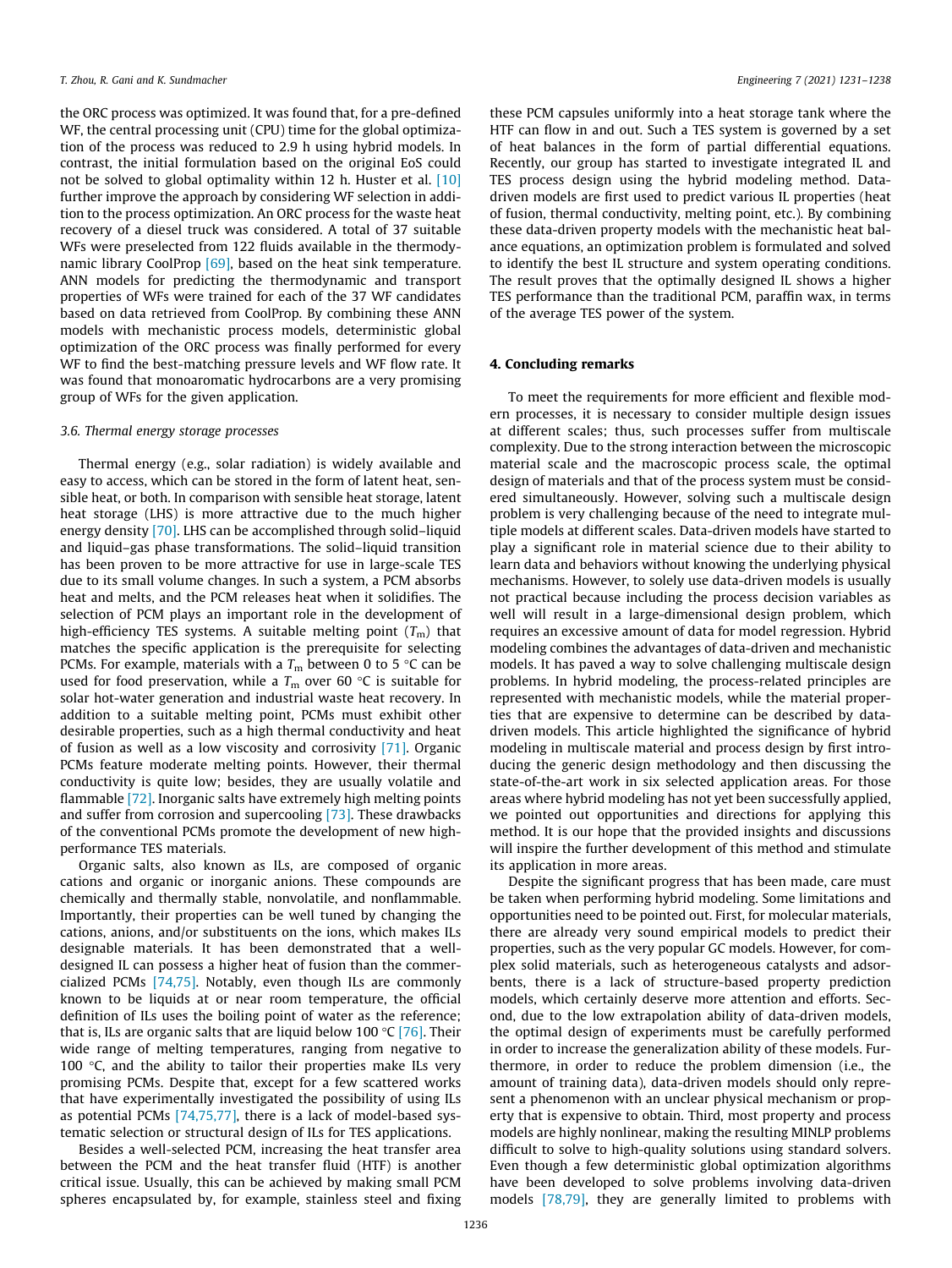<span id="page-6-0"></span>relatively small sizes. For large-scale material and process design problems using hybrid models, more robust global optimization methods with acceptable computational cost still need to be developed.

## Acknowledgement

The authors acknowledge the financial support from the Max Planck Society, Germany, for the Computer-Aided Material and Process Design (CAMPD) project.

## Compliance with ethics guidelines

Teng Zhou, Rafiqul Gani, and Kai Sundmacher declare that they have no conflict of interest or financial conflicts to disclose.

## References

- [1] [Grossmann IE, Westerberg AW. Research challenges in process systems](http://refhub.elsevier.com/S2095-8099(21)00141-7/h0005) [engineering. AIChE J 2000;46\(9\):1700–3](http://refhub.elsevier.com/S2095-8099(21)00141-7/h0005).
- [2] [Shi H, Zhou T. Computational design of heterogeneous catalysts and gas](http://refhub.elsevier.com/S2095-8099(21)00141-7/h0010) [separation materials for advanced chemical processing. Front Chem Sci Eng](http://refhub.elsevier.com/S2095-8099(21)00141-7/h0010)  $2021:15(1):49-59$
- [3] Zhou T, Song Z, Sundmacher K, Big data creates new opportunities for [materials research: a review on methods and applications of machine learning](http://refhub.elsevier.com/S2095-8099(21)00141-7/h0015) [for materials design. Engineering 2019;5\(6\):1017–26](http://refhub.elsevier.com/S2095-8099(21)00141-7/h0015).
- [4] [McBride K, Sundmacher K. Overview of surrogate modeling in chemical](http://refhub.elsevier.com/S2095-8099(21)00141-7/h0020) [process engineering. Chem Ing Tech 2019;91\(3\):228–39](http://refhub.elsevier.com/S2095-8099(21)00141-7/h0020).
- [5] [Von Stosch M, Oliveira R, Peres J, Feyo de Azevedo S. Hybrid semi-parametric](http://refhub.elsevier.com/S2095-8099(21)00141-7/h0025) [modeling in process systems engineering: past, present and future. Comput](http://refhub.elsevier.com/S2095-8099(21)00141-7/h0025) [Chem Eng 2014;60:86–101.](http://refhub.elsevier.com/S2095-8099(21)00141-7/h0025)
- [6] [Zhang S, Wang F, He D, Jia R. Batch-to-batch control of particle size distribution](http://refhub.elsevier.com/S2095-8099(21)00141-7/h0030) [in cobalt oxalate synthesis process based on hybrid model. Powder Technol](http://refhub.elsevier.com/S2095-8099(21)00141-7/h0030) [2012;224:253–9.](http://refhub.elsevier.com/S2095-8099(21)00141-7/h0030)
- [7] [Zahedi G, Lohi A, Mahdi KA. Hybrid modeling of ethylene to ethylene oxide](http://refhub.elsevier.com/S2095-8099(21)00141-7/h0035) [heterogeneous reactor. Fuel Process Technol 2011;92\(9\):1725–32](http://refhub.elsevier.com/S2095-8099(21)00141-7/h0035).
- [8] [Rall D, Schweidtmann AM, Aumeier BM, Kamp J, Karwe J, Ostendorf K, et al.](http://refhub.elsevier.com/S2095-8099(21)00141-7/h0040) [Simultaneous rational design of ion separation membranes and processes. J](http://refhub.elsevier.com/S2095-8099(21)00141-7/h0040) [Membr Sci 2020;600:117860](http://refhub.elsevier.com/S2095-8099(21)00141-7/h0040).
- [9] [Zhou T, McBride K, Zhang X, Qi Z, Sundmacher K. Integrated solvent and](http://refhub.elsevier.com/S2095-8099(21)00141-7/h0045) [process design exemplified for a Diels–Alder reaction. AIChE J 2015;61](http://refhub.elsevier.com/S2095-8099(21)00141-7/h0045)  $(1):147-58.$
- [10] [Huster WR, Schweidtmann AM, Mitsos A. Working fluid selection for organic](http://refhub.elsevier.com/S2095-8099(21)00141-7/h0050) [Rankine cycles via deterministic global optimization of design and operation.](http://refhub.elsevier.com/S2095-8099(21)00141-7/h0050) [Optim Eng 2020;21\(2\):517–36.](http://refhub.elsevier.com/S2095-8099(21)00141-7/h0050)
- [11] [Zendehboudi S, Rezaei N, Lohi A. Applications of hybrid models in chemical,](http://refhub.elsevier.com/S2095-8099(21)00141-7/h0055) [petroleum, and energy systems: a systematic review. Appl Energy](http://refhub.elsevier.com/S2095-8099(21)00141-7/h0055) [2018;228:2539–66](http://refhub.elsevier.com/S2095-8099(21)00141-7/h0055).
- [12] [McBride K, Sanchez Medina EI, Sundmacher K. Hybrid semi-parametric](http://refhub.elsevier.com/S2095-8099(21)00141-7/h0060) [modeling in separation processes: a review. Chem Ing Tech 2020;92](http://refhub.elsevier.com/S2095-8099(21)00141-7/h0060) [\(7\):842–55](http://refhub.elsevier.com/S2095-8099(21)00141-7/h0060).
- [13] [Yang S, Navarathna P, Ghosh S, Bequette BW. Hybrid modeling in the era of](http://refhub.elsevier.com/S2095-8099(21)00141-7/h0065) [smart manufacturing. Comput Chem Eng 2020;140:106874](http://refhub.elsevier.com/S2095-8099(21)00141-7/h0065).
- [14] [Stephanopoulos G, Reklaitis GV. Process systems engineering: from Solvay to](http://refhub.elsevier.com/S2095-8099(21)00141-7/h0070) [modern bio- and nanotechnology: a history of development, successes and](http://refhub.elsevier.com/S2095-8099(21)00141-7/h0070) [prospects for the future. Chem Eng Sci 2011;66\(19\):4272–306](http://refhub.elsevier.com/S2095-8099(21)00141-7/h0070).
- [15] [Papadopoulos AI, Tsivintzelis I, Linke P, Seferlis P. Computer-aided molecular](http://refhub.elsevier.com/S2095-8099(21)00141-7/h0075) [design: fundamentals, methods, and applications. Ref Module Chem Mol Sci](http://refhub.elsevier.com/S2095-8099(21)00141-7/h0075) [Chem Eng 2018](http://refhub.elsevier.com/S2095-8099(21)00141-7/h0075).
- [16] [Zhang L, Babi DK, Gani R. New vistas in chemical product and process design.](http://refhub.elsevier.com/S2095-8099(21)00141-7/h0080) [Annu Rev Chem Biomol Eng 2016;7\(1\):557–82](http://refhub.elsevier.com/S2095-8099(21)00141-7/h0080).
- [17] [Uhlemann J, Costa R, Charpentier JC. Product design and engineering—past,](http://refhub.elsevier.com/S2095-8099(21)00141-7/h0085) [present, future trends in teaching, research and practices: academic and](http://refhub.elsevier.com/S2095-8099(21)00141-7/h0085) [industry points of view. Curr Opin Chem Eng 2020;27:10–21](http://refhub.elsevier.com/S2095-8099(21)00141-7/h0085).
- [18] [Fung KY, Ng KM, Zhang L, Gani R. A grand model for chemical product design.](http://refhub.elsevier.com/S2095-8099(21)00141-7/h0090) [Comput Chem Eng 2016;91:15–27.](http://refhub.elsevier.com/S2095-8099(21)00141-7/h0090)
- [19] [Alshehri AS, Gani R, You F. Deep learning and knowledge-based methods for](http://refhub.elsevier.com/S2095-8099(21)00141-7/h0095) [computer-aided molecular design—toward a unified approach: state-of-the](http://refhub.elsevier.com/S2095-8099(21)00141-7/h0095)[art and future directions. Comput Chem Eng 2020;141:107005.](http://refhub.elsevier.com/S2095-8099(21)00141-7/h0095)
- [20] [Austin ND, Sahinidis NV, Trahan DW. Computer-aided molecular design: an](http://refhub.elsevier.com/S2095-8099(21)00141-7/h0100) [introduction and review of tools, applications, and solution techniques. Chem](http://refhub.elsevier.com/S2095-8099(21)00141-7/h0100) [Eng Res Des 2016;116:2–26.](http://refhub.elsevier.com/S2095-8099(21)00141-7/h0100)
- [21] [Ramprasad R, Batra R, Pilania G, Mannodi-Kanakkithodi A, Kim C. Machine](http://refhub.elsevier.com/S2095-8099(21)00141-7/h0105) [learning in materials informatics: recent applications and prospects. NPJ](http://refhub.elsevier.com/S2095-8099(21)00141-7/h0105) [Comput Mater 2017;3:54.](http://refhub.elsevier.com/S2095-8099(21)00141-7/h0105)
- [22] [Zhou T, Song Z, Zhang X, Gani R, Sundmacher K. Optimal solvent design for](http://refhub.elsevier.com/S2095-8099(21)00141-7/h0110) [extractive distillation processes: a multiobjective optimization-based](http://refhub.elsevier.com/S2095-8099(21)00141-7/h0110) [hierarchical framework. Ind Eng Chem Res 2019;58\(15\):5777–86.](http://refhub.elsevier.com/S2095-8099(21)00141-7/h0110)
- [23] [Lek-utaiwan P, Suphanit B, Douglas PL, Mongkolsiri N. Design of extractive](http://refhub.elsevier.com/S2095-8099(21)00141-7/h0115) [distillation for the separation of close-boiling mixtures: solvent selection and](http://refhub.elsevier.com/S2095-8099(21)00141-7/h0115) [column optimization. Comput Chem Eng 2011;35\(6\):1088–100.](http://refhub.elsevier.com/S2095-8099(21)00141-7/h0115)
- [24] [Kossack S, Kraemer K, Gani R, Marquardt W. A systematic synthesis framework](http://refhub.elsevier.com/S2095-8099(21)00141-7/h0120) [for extractive distillation processes. Chem Eng Res Des 2008;86\(7\):781–92.](http://refhub.elsevier.com/S2095-8099(21)00141-7/h0120)
- [25] [Burger J, Papaioannou V, Gopinath S, Jackson G, Galindo A, Adjiman CS. A](http://refhub.elsevier.com/S2095-8099(21)00141-7/h0125) hierarchical method to integrated solvent and process design of physical  $CO<sub>2</sub>$ absorption using the SAFT- $\gamma$  [Mie approach. AIChE J 2015;61\(10\):3249–69.](http://refhub.elsevier.com/S2095-8099(21)00141-7/h0125)
- [26] [McBride K, Sundmacher K. Data driven conceptual process design for the](http://refhub.elsevier.com/S2095-8099(21)00141-7/h0130) [hydroformylation of 1-dodecene in a thermomorphic solvent system. Ind Eng](http://refhub.elsevier.com/S2095-8099(21)00141-7/h0130) [Chem Res 2015;54\(26\):6761–71.](http://refhub.elsevier.com/S2095-8099(21)00141-7/h0130)
- [27] [Austin ND, Samudra AP, Sahinidis NV, Trahan DW. Mixture design using](http://refhub.elsevier.com/S2095-8099(21)00141-7/h0135) [derivative-free optimization in the space of individual component properties.](http://refhub.elsevier.com/S2095-8099(21)00141-7/h0135) [AIChE J 2016;62\(5\):1514–30](http://refhub.elsevier.com/S2095-8099(21)00141-7/h0135).
- [28] [Reichardt C. Solvents and solvent effects: an introduction. Org Process Res Dev](http://refhub.elsevier.com/S2095-8099(21)00141-7/h0140) [2007;11\(1\):105–13](http://refhub.elsevier.com/S2095-8099(21)00141-7/h0140).
- [29] [Reichardt C, Welton T. Solvents and solvent effects in organic chemistry. 4th](http://refhub.elsevier.com/S2095-8099(21)00141-7/h0145) [ed. Weinheim: Wiley-VCH; 2011](http://refhub.elsevier.com/S2095-8099(21)00141-7/h0145).
- [30] Song Z, Shi H, Zhang X, Zhou T. Prediction of  $CO<sub>2</sub>$  [solubility in ionic liquids](http://refhub.elsevier.com/S2095-8099(21)00141-7/h0150) [using machine learning methods. Chem Eng Sci 2020;223:115752](http://refhub.elsevier.com/S2095-8099(21)00141-7/h0150).
- [31] Zhao Y, Gao J, Huang Y, Afzal RM, Zhang X, Zhang S. Predicting H<sub>2</sub>S solubility in [ionic liquids by the quantitative structure–property relationship method using](http://refhub.elsevier.com/S2095-8099(21)00141-7/h0155)  $S_{\sigma\text{-profile}}$  $S_{\sigma\text{-profile}}$  $S_{\sigma\text{-profile}}$  [molecular descriptors. RSC Adv 2016;6\(74\):70405–13](http://refhub.elsevier.com/S2095-8099(21)00141-7/h0155).
- [32] [Zhao Y, Huang Y, Zhang X, Zhang S. A quantitative prediction of the viscosity of](http://refhub.elsevier.com/S2095-8099(21)00141-7/h0160) [ionic liquids using](http://refhub.elsevier.com/S2095-8099(21)00141-7/h0160)  $S_{\sigma\text{-profile}}$  [molecular descriptors. Phys Chem Chem Phys](http://refhub.elsevier.com/S2095-8099(21)00141-7/h0160) [2015;17\(5\):3761–7](http://refhub.elsevier.com/S2095-8099(21)00141-7/h0160).
- [33] [Zhou T, Jhamb S, Liang X, Sundmacher K, Gani R. Prediction of acid dissociation](http://refhub.elsevier.com/S2095-8099(21)00141-7/h0165) [constants of organic compounds using group contribution methods. Chem Eng](http://refhub.elsevier.com/S2095-8099(21)00141-7/h0165) [Sci 2018;183:95–105.](http://refhub.elsevier.com/S2095-8099(21)00141-7/h0165)
- [34] [Holderbaum T, Gmehling J. PSRK: a group contribution equation of state based](http://refhub.elsevier.com/S2095-8099(21)00141-7/h0170) [on UNIFAC. Fluid Phase Equilib 1991;70\(2–3\):251–65.](http://refhub.elsevier.com/S2095-8099(21)00141-7/h0170)
- [35] [Valencia-Marquez D, Flores-Tlacuahuac A, Vasquez-Medrano R. An optimization](http://refhub.elsevier.com/S2095-8099(21)00141-7/h0175) approach for  $CO<sub>2</sub>$  [capture using ionic liquids. J Clean Prod 2017;168:1652–67.](http://refhub.elsevier.com/S2095-8099(21)00141-7/h0175)
- [36] Hasan MMF, First EL, Floudas CA. Cost-effective CO<sub>2</sub> [capture based on](http://refhub.elsevier.com/S2095-8099(21)00141-7/h0180) in silico [screening of zeolites and process optimization. Phys Chem Chem Phys 2013;15](http://refhub.elsevier.com/S2095-8099(21)00141-7/h0180) [\(40\):17601–18](http://refhub.elsevier.com/S2095-8099(21)00141-7/h0180).
- [37] [First EL, Hasan MMF, Floudas CA. Discovery of novel zeolites for natural gas](http://refhub.elsevier.com/S2095-8099(21)00141-7/h0185) [purification through combined material screening and process optimization.](http://refhub.elsevier.com/S2095-8099(21)00141-7/h0185) [AIChE J 2014;60\(5\):1767–85](http://refhub.elsevier.com/S2095-8099(21)00141-7/h0185).
- [38] [Liu T, First EL, Faruque Hasan MM, Floudas CA. A multi-scale approach for the](http://refhub.elsevier.com/S2095-8099(21)00141-7/h0190) [discovery of zeolites for hydrogen sulfide removal. Comput Chem Eng](http://refhub.elsevier.com/S2095-8099(21)00141-7/h0190) [2016;91:206–18](http://refhub.elsevier.com/S2095-8099(21)00141-7/h0190).
- [39] [Wiersum AD, Chang JS, Serre C, Llewellyn PL. An adsorbent performance](http://refhub.elsevier.com/S2095-8099(21)00141-7/h0195) [indicator as a first step evaluation of novel sorbents for gas separations:](http://refhub.elsevier.com/S2095-8099(21)00141-7/h0195) [application to metal–organic frameworks. Langmuir 2013;29\(10\):3301–9](http://refhub.elsevier.com/S2095-8099(21)00141-7/h0195).
- [40] [Leperi KT, Chung YG, You F, Snurr RQ. Development of a general evaluation](http://refhub.elsevier.com/S2095-8099(21)00141-7/h0200) metric for rapid screening of adsorbent materials for postcombustion  $CO<sub>2</sub>$ [capture. ACS Sustainable Chem Eng 2019;7\(13\):11529–39.](http://refhub.elsevier.com/S2095-8099(21)00141-7/h0200)
- [41] Khurana M, Farooq S. Adsorbent screening for postcombustion  $CO<sub>2</sub>$  [capture: a](http://refhub.elsevier.com/S2095-8099(21)00141-7/h0205) [method relating equilibrium isotherm characteristics to an optimum vacuum](http://refhub.elsevier.com/S2095-8099(21)00141-7/h0205) [swing adsorption process performance. Ind Eng Chem Res 2016;55](http://refhub.elsevier.com/S2095-8099(21)00141-7/h0205)  $(8) \cdot 2447 - 60$
- [42] [Qiao Z, Peng C, Zhou J, Jiang J. High-throughput computational screening of](http://refhub.elsevier.com/S2095-8099(21)00141-7/h0210) 137953 metal–organic frameworks for membrane separation of a  $CO<sub>2</sub>/N<sub>2</sub>/CH<sub>4</sub>$ [mixture. J Mater Chem A 2016;4\(41\):15904–12.](http://refhub.elsevier.com/S2095-8099(21)00141-7/h0210)
- [43] [Altintas C, Erucar I, Keskin S. High-throughput computational screening of the](http://refhub.elsevier.com/S2095-8099(21)00141-7/h0215) metal organic framework database for CH<sub>4</sub>/H<sub>2</sub> [separations. ACS Appl Mater](http://refhub.elsevier.com/S2095-8099(21)00141-7/h0215) [Interfaces 2018;10\(4\):3668–79.](http://refhub.elsevier.com/S2095-8099(21)00141-7/h0215)
- [44] [Aghaji MZ, Fernandez M, Boyd PG, Daff TD, Woo TK. Quantitative structure](http://refhub.elsevier.com/S2095-8099(21)00141-7/h0220)[property relationship models for recognizing metal organic frameworks](http://refhub.elsevier.com/S2095-8099(21)00141-7/h0220) (MOFs) with high  $CO<sub>2</sub>$  working capacity and  $CO<sub>2</sub>/CH<sub>4</sub>$  [selectivity for methane](http://refhub.elsevier.com/S2095-8099(21)00141-7/h0220) [purification. Eur J Inorg Chem 2016;2016\(27\):4505–11](http://refhub.elsevier.com/S2095-8099(21)00141-7/h0220).
- [45] [Gharagheizi F, Tang D, Sholl DS. Selecting adsorbents to separate diverse near](http://refhub.elsevier.com/S2095-8099(21)00141-7/h0225)[azeotropic chemicals. J Phys Chem C 2020;124\(6\):3664–70](http://refhub.elsevier.com/S2095-8099(21)00141-7/h0225).
- [46] [Shi Z, Yang W, Deng X, Cai C, Yan Y, Liang H, et al. Machine-learning-assisted](http://refhub.elsevier.com/S2095-8099(21)00141-7/h0230) [high-throughput computational screening of high performance metal–organic](http://refhub.elsevier.com/S2095-8099(21)00141-7/h0230) [frameworks. Mol Syst Des Eng 2020;5\(4\):725–42](http://refhub.elsevier.com/S2095-8099(21)00141-7/h0230).
- [47] [Abetz V, Brinkmann T, Dijkstra M, Ebert K, Fritsch D, Ohlrogge K, et al.](http://refhub.elsevier.com/S2095-8099(21)00141-7/h0235) [Developments in membrane research: from material via process design to](http://refhub.elsevier.com/S2095-8099(21)00141-7/h0235) [industrial application. Adv Eng Mater 2006;8\(5\):328–58](http://refhub.elsevier.com/S2095-8099(21)00141-7/h0235).
- [48] [Park HB, Kamcev J, Robeson LM, Elimelech M, Freeman BD. Maximizing the](http://refhub.elsevier.com/S2095-8099(21)00141-7/h0240) [right stuff: the trade-off between membrane permeability and selectivity.](http://refhub.elsevier.com/S2095-8099(21)00141-7/h0240) [Science 2017;356\(6343\):eaab0530](http://refhub.elsevier.com/S2095-8099(21)00141-7/h0240).
- [49] [Labban O, Liu C, Chong TH, Lienhard JH. Relating transport modeling to](http://refhub.elsevier.com/S2095-8099(21)00141-7/h0245) [nanofiltration membrane fabrication: navigating the permeability–selectivity](http://refhub.elsevier.com/S2095-8099(21)00141-7/h0245) [trade-off in desalination pretreatment. J Membr Sci 2018;554:26–38](http://refhub.elsevier.com/S2095-8099(21)00141-7/h0245).
- [50] [Tula AK, Befort B, Garg N, Camarda KV, Gani R. Sustainable process design &](http://refhub.elsevier.com/S2095-8099(21)00141-7/h0250) [analysis of hybrid separations. Comput Chem Eng 2017;105:96–104.](http://refhub.elsevier.com/S2095-8099(21)00141-7/h0250)
- [51] [Srivastava RD. Heterogeneous catalytic science. Boca Raton: CRC Press; 1988.](http://refhub.elsevier.com/S2095-8099(21)00141-7/h0255)
- [52] [Cheng J, Hu P. Utilization of the three-dimensional volcano surface to](http://refhub.elsevier.com/S2095-8099(21)00141-7/h0260) [understand the chemistry of multiphase systems in heterogeneous catalysis.](http://refhub.elsevier.com/S2095-8099(21)00141-7/h0260) [J Am Chem Soc 2008;130\(33\):10868–9.](http://refhub.elsevier.com/S2095-8099(21)00141-7/h0260)
- [53] [Lausche AC, Hummelshøj JS, Abild-Pedersen F, Studt F, Nørskov JK. Application](http://refhub.elsevier.com/S2095-8099(21)00141-7/h0265) [of a new informatics tool in heterogeneous catalysis: analysis of methanol](http://refhub.elsevier.com/S2095-8099(21)00141-7/h0265) [dehydrogenation on transition metal catalysts for the production of anhydrous](http://refhub.elsevier.com/S2095-8099(21)00141-7/h0265) [formaldehyde. J Catal 2012;291:133–7.](http://refhub.elsevier.com/S2095-8099(21)00141-7/h0265)